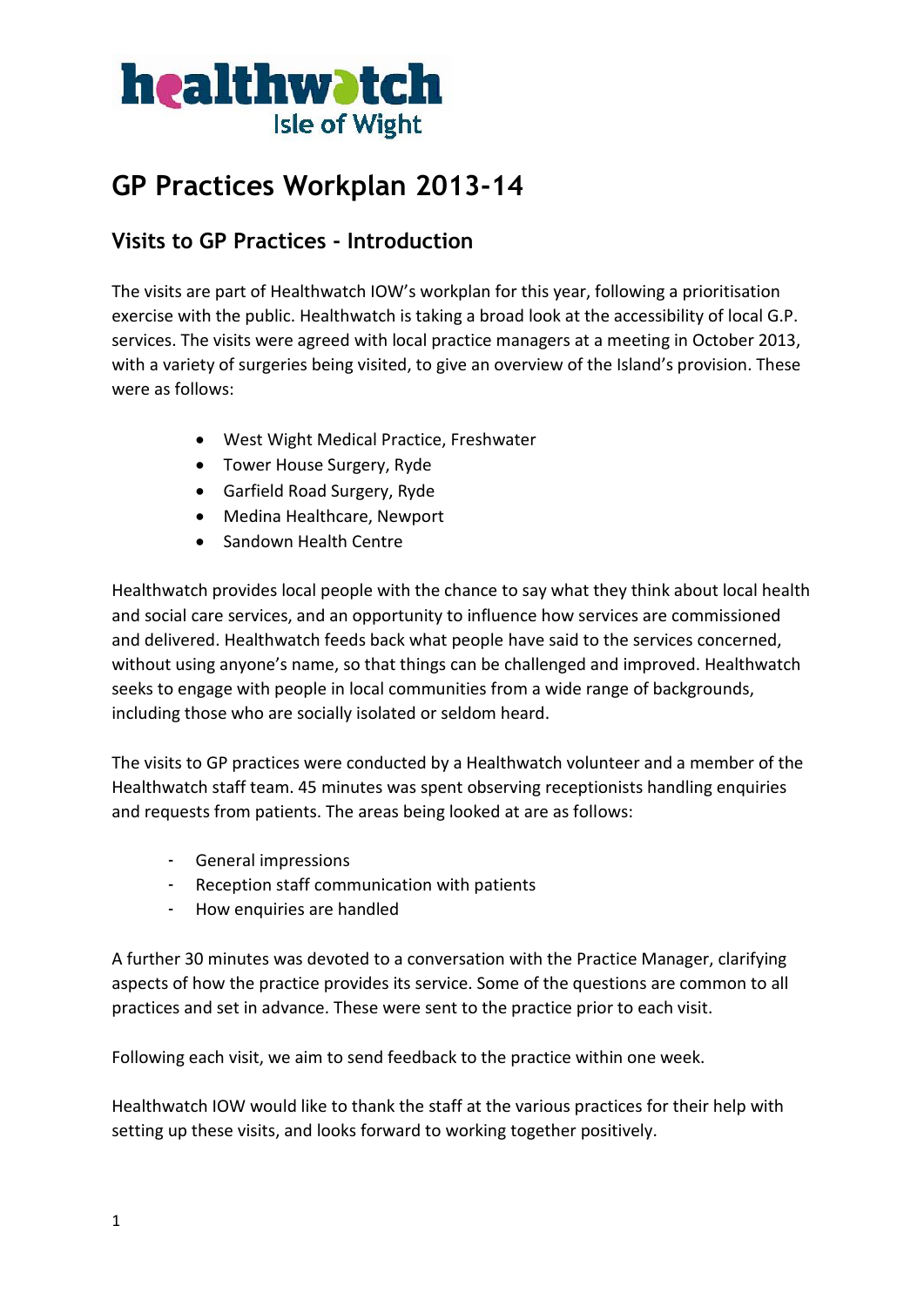**Visit undertaken by Rose Wiltshire (Healthwatch volunteer) and Chris Gale (Healthwatch staff team member)**

**Date of Visit: 16th January 2014 Time of Visit: 8.00 a.m. to 9.45 a.m.**

#### **Visit Outline:**

The visit began with 45 minute period of observation of patient enquiries. One visitor was in the reception area where a member of staff was taking telephone calls and dealing with face-to-face enquiries; the other visitor being in an adjoining area where two staff members were available to take telephone calls.

Following this, a 30 minute conversation was held with the practice manager and the deputy practice manager. In addition to the surgery at West Street the practice has a branch surgery at the village of Wootton, four miles away. The Wootton surgery was not visited by Healthwatch.

### **Overall Impression:**

The practice is housed in a spacious nineteenth century house close to the upper end of Newport High Street. There is a reception desk close to the main entrance, and waiting areas in various recesses on the ground floor. Some clinical rooms along with office space are located on an upper floor up a flight of stairs. The building is brightly decorated and full of character, all staff were welcoming and smartly-dressed.

# **Telephone Contacts:**

During the visit a total of 31 calls were taken between the three staff observed. One member of staff covered the reception desk and also took calls. Of the calls taken in the area adjoining the reception area, one member of staff had a very clear and well-articulated telephone manner, but it was felt that the other staff member did not communicate as clearly. A fourth staff member was also available to take calls in a nearby room, but these calls were not observed.

Between 8.00 a.m. and 8.30 a.m. calls were being received for both the West Street and Wootton surgeries; from 8.30 a.m. the reception opened at Wootton and calls were also taken there.

Calls were answered promptly, and patients greeted in a cheerful and friendly manner. Each call was handled in a polite and helpful way, with time given to explore any issues in sufficient detail to arrange an appropriate appointment. Callers were offered a choice of appointments between the two surgeries. Where a call was not answered after four rings, it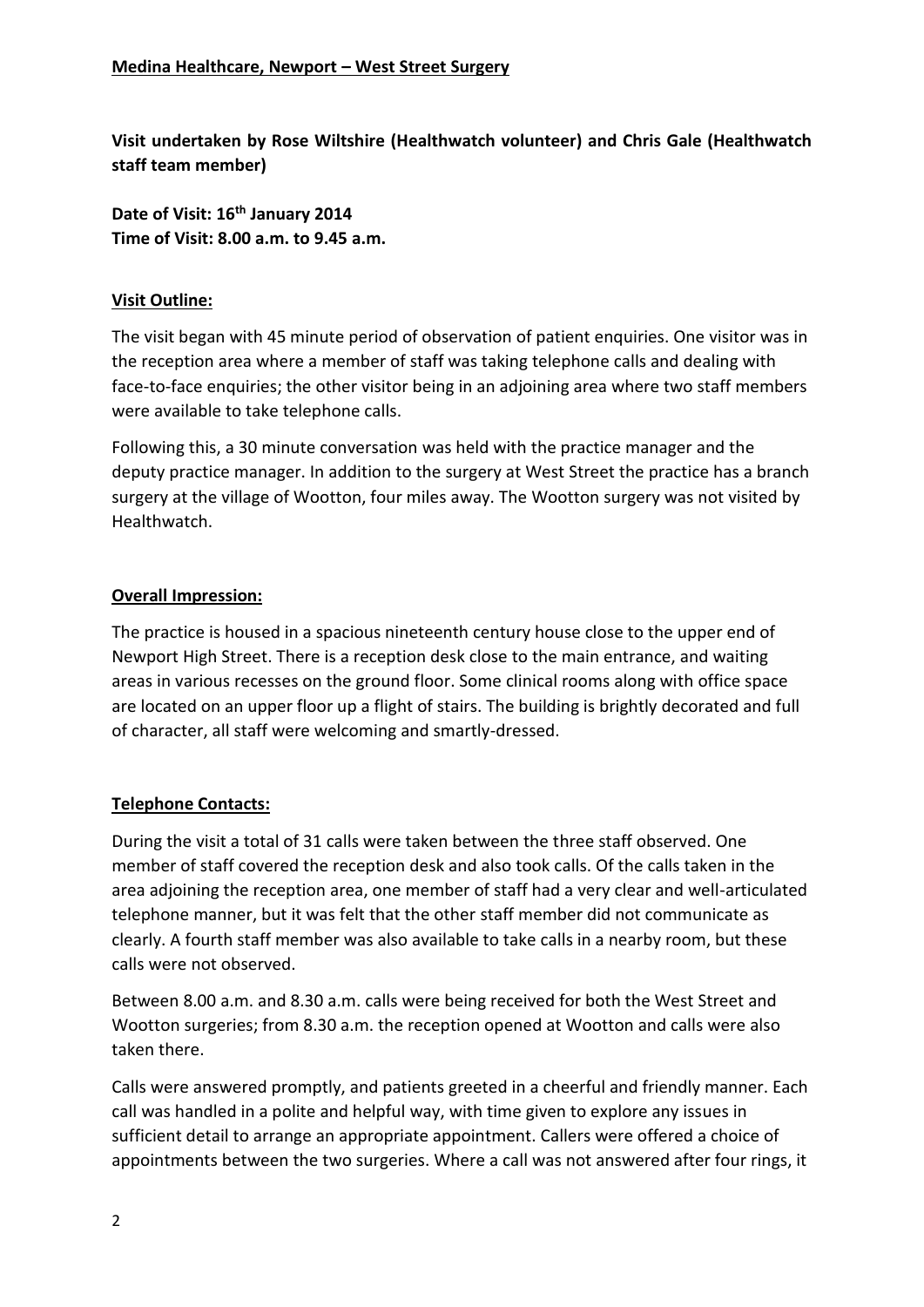was diverted to another phone where a staff member was designated to take calls. Staff tried hard to accommodate patient preferences for clinician and appointment time.

Particular care was taken to deal with enquiries about medication, time was taken to ensure everything was done correctly, with an assurance that the process would be carried out by a certain time if possible.

Of the calls that took longer to deal with, one was to arrange an appointment for a patient who is a shift worker. It took some time to go through the possible options, but eventually a suitable appointment was arranged.

By 8.30 a.m. all same-day appointments at West Street had been taken, callers were politely advised to call back the following day should an appointment not be wanted at Wootton and if the matter was not urgent. Appointments were booked further in advance where that was the patient's preference.

Some calls required a longer and more detailed conversation. One call required the staff member to look at information on the computer screen; when the computer was slow to respond an apology was made to the caller. Time was taken to clarify exactly what was required, to make sure paperwork was prepared and the relevant doctor alerted.

Another call was on behalf of someone else, when the caller gave an address it was not the same as the one recorded on the computer system. The staff member asked that this be updated, as an accurate address was needed in case of emergency.

When a call was received about an apparent adverse reaction to medication, the staff member made arrangements for one of the G.P.s to call. In the meantime the caller was advised not to continue with the medication.

One further call saw the staff member deal skilfully with an enquiry that needed more time. Empathy was shown and time given whilst the conversation was also gently moved forward so that appropriate help could be given. The patient was told that one of the G.P.s would be alerted to call back later. Reassurance was given about when the call would take place, with a time suggested at which to ring back if no call had been received.

#### **Face-to-face Contacts:**

A total of ten face-to-face contacts were observed. The receptionist was also taking telephone calls, and these are included in the section above.

Patients were greeted in a welcoming and polite manner. Some patients were checking in for appointments that morning, others to arrange future appointments or pursue other matters to do with treatment. Where paperwork needed to be filled in, time was taken to give a clear explanation of what was required.

When a patient called in for a prescription this was found promptly, and the matter concluded quickly.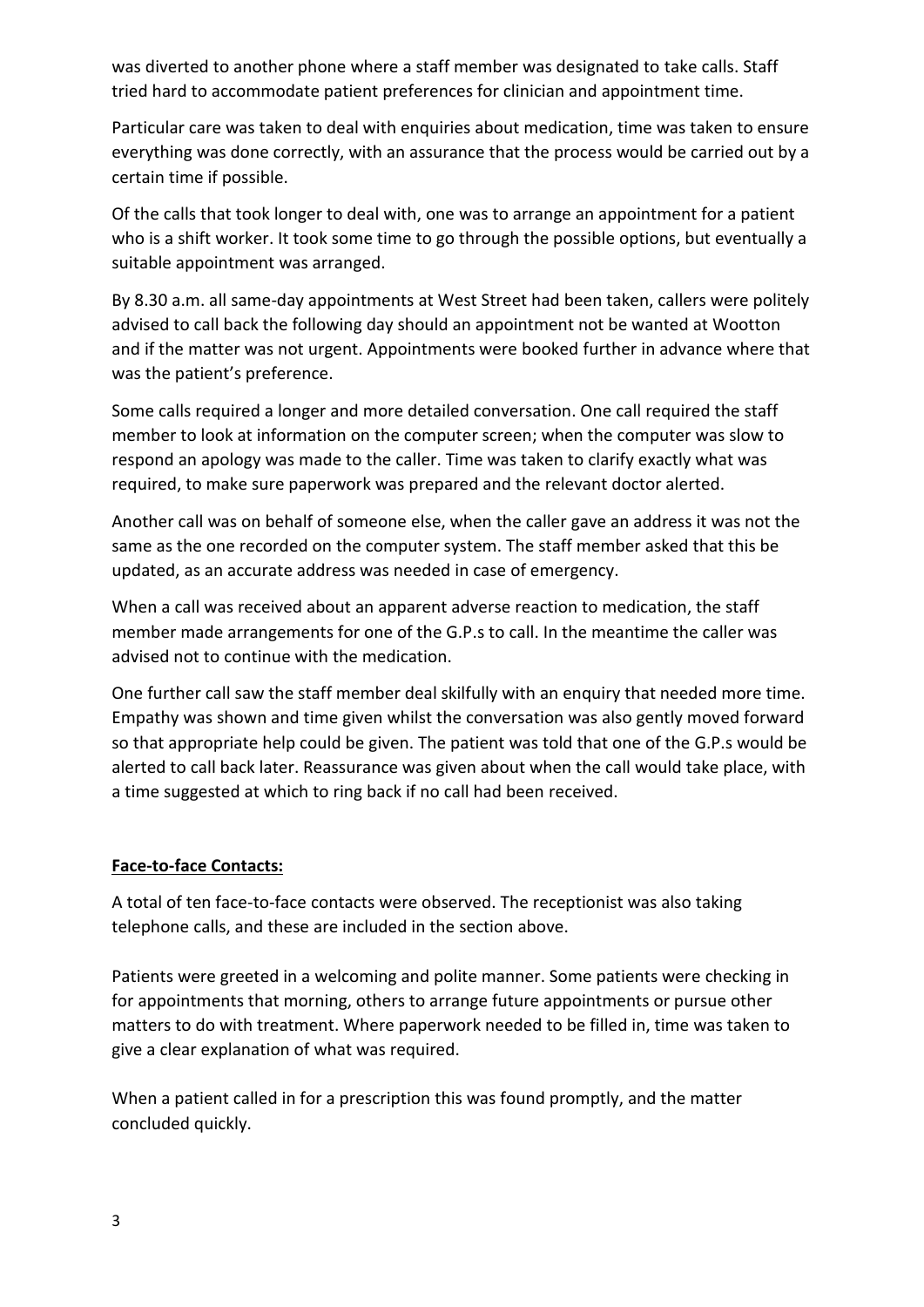As the morning continued, the appointments in the surgery began running a little late; an apology was made to each patient, and information given on how many patients were ahead in the queue. One patient requested a questionnaire form so as to complete the practice's patient survey whilst waiting.

The receptionist also dealt with general non-patient calls into the surgery, for example someone from the milk delivery service requesting payment.

## **Practice Manager Conversation:**

The practice manager had answered general questions about the practice via the pre-visit Background Questions form. The practice has 8,834 registered patients, around 50% of whom are known to have a long-term health condition.

The practice has a full complement of six G.P.s with either two or three being available at West Street for all but one of the half-day sessions during the week. There is one nurse practitioner, four practice nurses and two healthcare assistants. There are a number of scheduled clinics for patients with long-term conditions, including those with diabetes, respiratory diseases, epilepsy and coronary heart disease. A range of open clinics take place for purposes including health-checks, immunisations, lifestyle advice and wound management.

We were told by the practice manager that phlebotomy services at the surgery are only offered routinely for Diabetic patients but can also be arranged for patients when during their consultation the GP will request bloods are taken before they leave the surgery. However, most patients attend the pathology clinic at St Mary's for routine blood tests.

Where repeat prescriptions are issued, the practice follows its own protocol. A certain number of prescription renewals are specified at the outset, after which there is a review with the patient. This is then flagged up by the system so that the review can be arranged.

The practice operates a pooled list, with patients not registered with a specific doctor. Patients may see a doctor at either the main or the branch practice according to their own choice and convenience. Car parking is not available for patients at West Street but is amply provided at Wootton. For this reason the practice's Saturday morning G.P session is undertaken there – this is for pre-booked appointments only. The visitors were told that the Wootton surgery is no longer fit-for-purpose, but funding has been agreed for a new purpose built surgery and building is due to commence shortly.

The visitors were told that a certain number of same-day appointments are available each day at both surgeries. Urgent matters are accommodated at each surgery with a number of emergency appointments offered during both morning and afternoon surgeries. These are offered as a five minute appointment dealing with the one urgent problem only. For any additional problems the patient may have, not relating directly to the emergency, they are asked to make another appointment to deal with these.

Amongst the G.P.s at the practice, two speak German and one Dutch, so patients with those as a first language may use these during the consultation if they wish. For other languages, the practice use the Language Line telephone translation service, or a family member may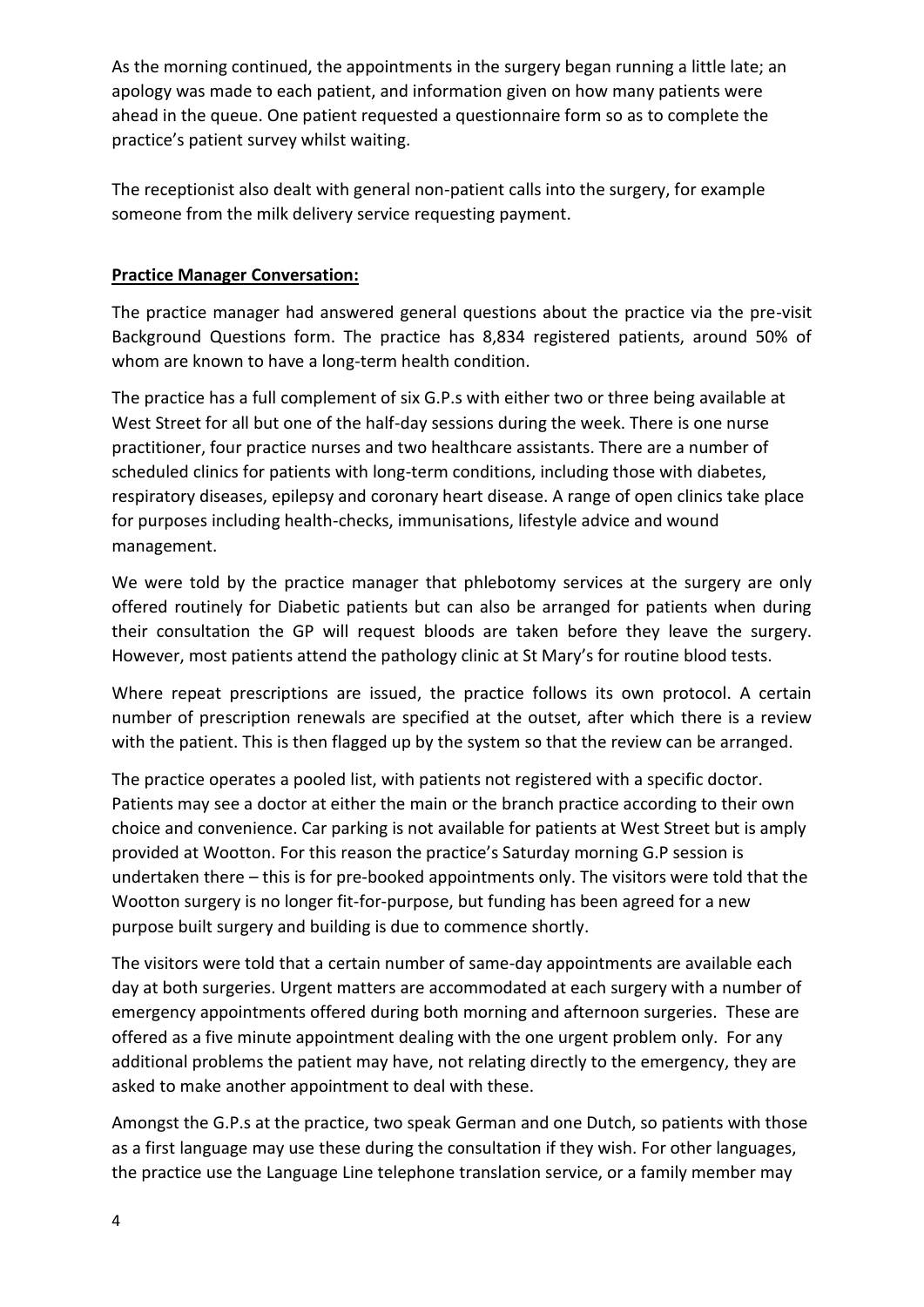act as an interpreter. For one patient with a visual impairment, letters are transcribed onto a compact disc through a specific piece of software provided by the local NHS Trust at St Mary's Hospital. Sign language interpretation can be arranged through the local Island Interpretation Support Services.

The age and layout of the West Street surgery has meant there have been some issues around accessibility, which the practice team has been addressing. As a number of clinical rooms are on the first floor, an accessible treatment room has been provided on the ground floor for use by any clinician. There are plans to provide a push-button opening mechanism for the door at the main entrance, and further improvements in accessibility are being explored. We were told the Practice invited the I.W. Society for the Blind some time ago to help with suggestions to improve the disabled toilets – paint white walls and all hand rails etc. in a dark colour (navy blue was chosen) so that visually impaired patients could identify where they were.

Home visits are shared amongst the G.P. team, following a meeting at 11.30 a.m. each day. The practice provides a G.P. service to a number of large nursing homes and residential homes, with regular visits made.

#### **Conclusion:**

The practice was found to be clean and welcoming and run efficiently. The appointment system appears to work well, and contacts made by patients are handled with courtesy and professionally with a warm and friendly manner.

Work had been carried out to make the building more accessible for disabled people and this work is continuing. There is an awareness of the need for interpretation services, and a start has been made at making these available.

#### **Recommendations:**

The suggestions below relate to communication and access for patients with disabilities.

1. The facility for providing correspondence on CD for people with a visual impairment is a good one, and should be better-known to patients. The existing contact with the I.W. Society for the Blind could be utilised further to make this service known. It could also be used as an example of good practice for other local practices.

2. It was observed that the height of the reception desk would be at eye level for wheelchair users using the practice. Therefore writing or signing anything would not be easy, and leaflets on the desktop would not be accessible. The surgery should review how it could make the desk more accessible.